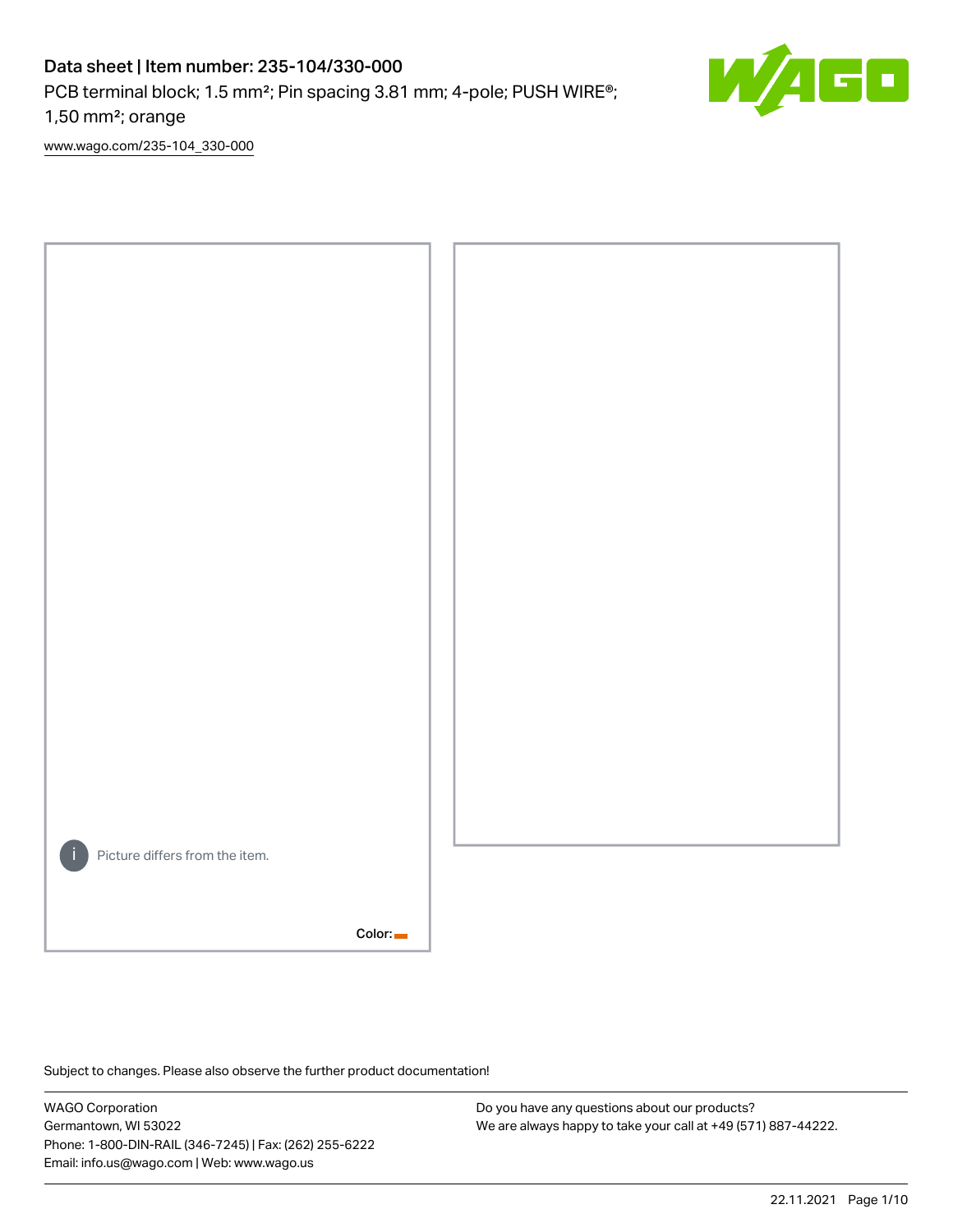

Dimensions in mm

 $L =$  (pole no. x pin spacing) + 1.5 mm

#### Item description

- $\blacksquare$  Low-profile terminal strips with screwdriver-actuated PUSH WIRE<sup>®</sup> termination
- **Push-in termination of solid conductors**
- $\blacksquare$ Double solder pins for high mechanical stability
- П Conductor removal via screwdriver (2.5 mm blade width)

Subject to changes. Please also observe the further product documentation!

WAGO Corporation Germantown, WI 53022 Phone: 1-800-DIN-RAIL (346-7245) | Fax: (262) 255-6222 Email: info.us@wago.com | Web: www.wago.us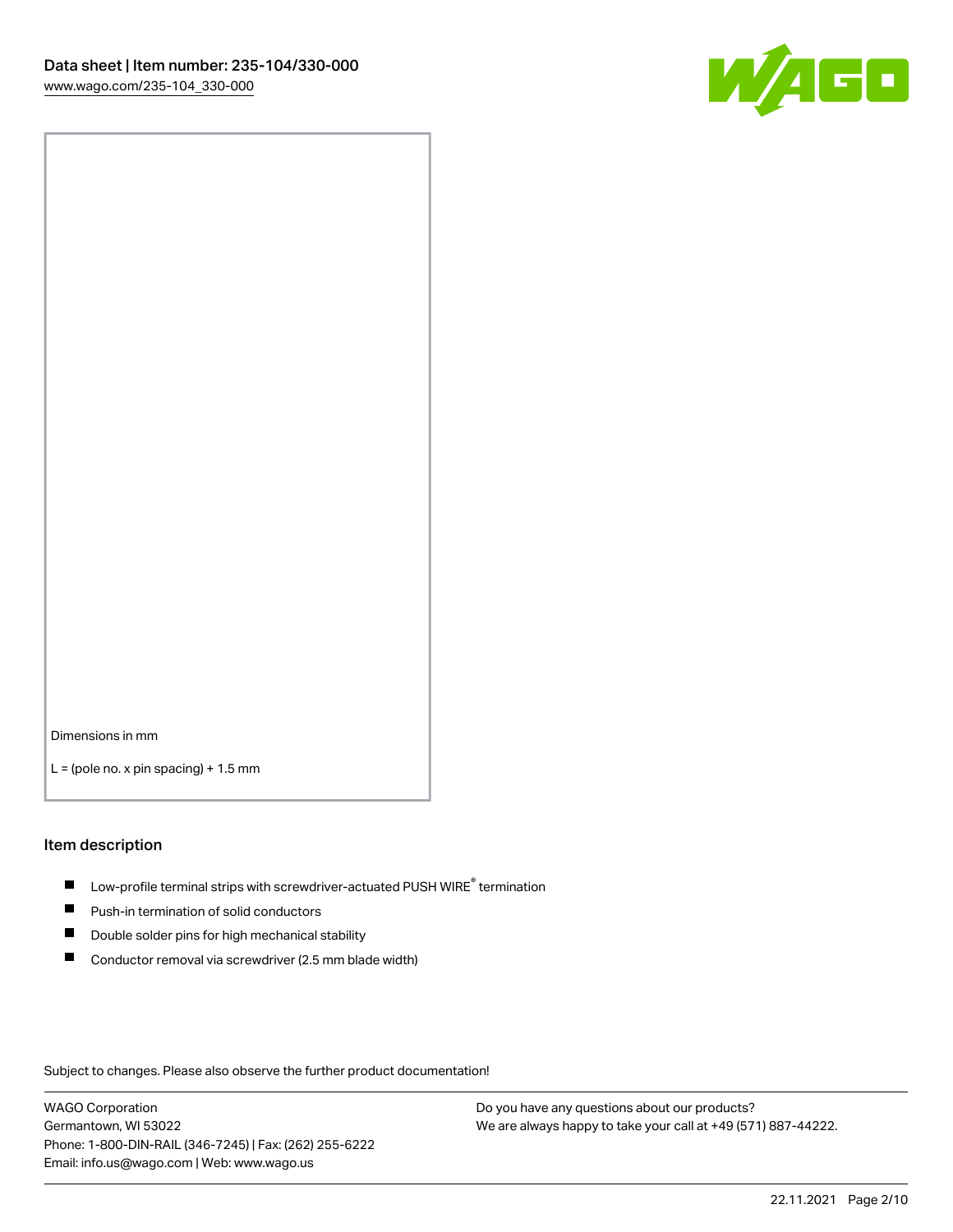

### Data Notes

| Variants: | Other pole numbers                                               |
|-----------|------------------------------------------------------------------|
|           | Other colors                                                     |
|           | Mixed-color PCB connector strips                                 |
|           | Direct marking                                                   |
|           | Other versions (or variants) can be requested from WAGO Sales or |
|           | configured at https://configurator.wago.com/                     |

# Electrical data

### IEC Approvals

| Ratings per                 | IEC/EN 60664-1                                                        |
|-----------------------------|-----------------------------------------------------------------------|
| Rated voltage (III / 3)     | 200 V                                                                 |
| Rated surge voltage (III/3) | 4 <sub>k</sub> V                                                      |
| Rated voltage (III/2)       | 320 V                                                                 |
| Rated surge voltage (III/2) | 4 <sub>k</sub> V                                                      |
| Nominal voltage (II/2)      | 500 V                                                                 |
| Rated surge voltage (II/2)  | 4 <sub>k</sub> V                                                      |
| Rated current               | 17.5A                                                                 |
| Legend (ratings)            | $(III / 2)$ $\triangle$ Overvoltage category III / Pollution degree 2 |

### UL Approvals

| Approvals per                  | UL 1059 |
|--------------------------------|---------|
| Rated voltage UL (Use Group B) | 300 V   |
| Rated current UL (Use Group B) | 10 A    |
| Rated voltage UL (Use Group D) | 300 V   |
| Rated current UL (Use Group D) | 10 A    |

### CSA Approvals

| Rated voltage CSA (Use Group B) | 300 V |
|---------------------------------|-------|
| Rated current CSA (Use Group B) | 10 A  |

#### Connection data

| Total number of connection points |  |
|-----------------------------------|--|
| Total number of potentials        |  |

Subject to changes. Please also observe the further product documentation!

| <b>WAGO Corporation</b>                                | Do you have any questions about our products?                 |
|--------------------------------------------------------|---------------------------------------------------------------|
| Germantown, WI 53022                                   | We are always happy to take your call at +49 (571) 887-44222. |
| Phone: 1-800-DIN-RAIL (346-7245)   Fax: (262) 255-6222 |                                                               |
| Email: info.us@wago.com   Web: www.wago.us             |                                                               |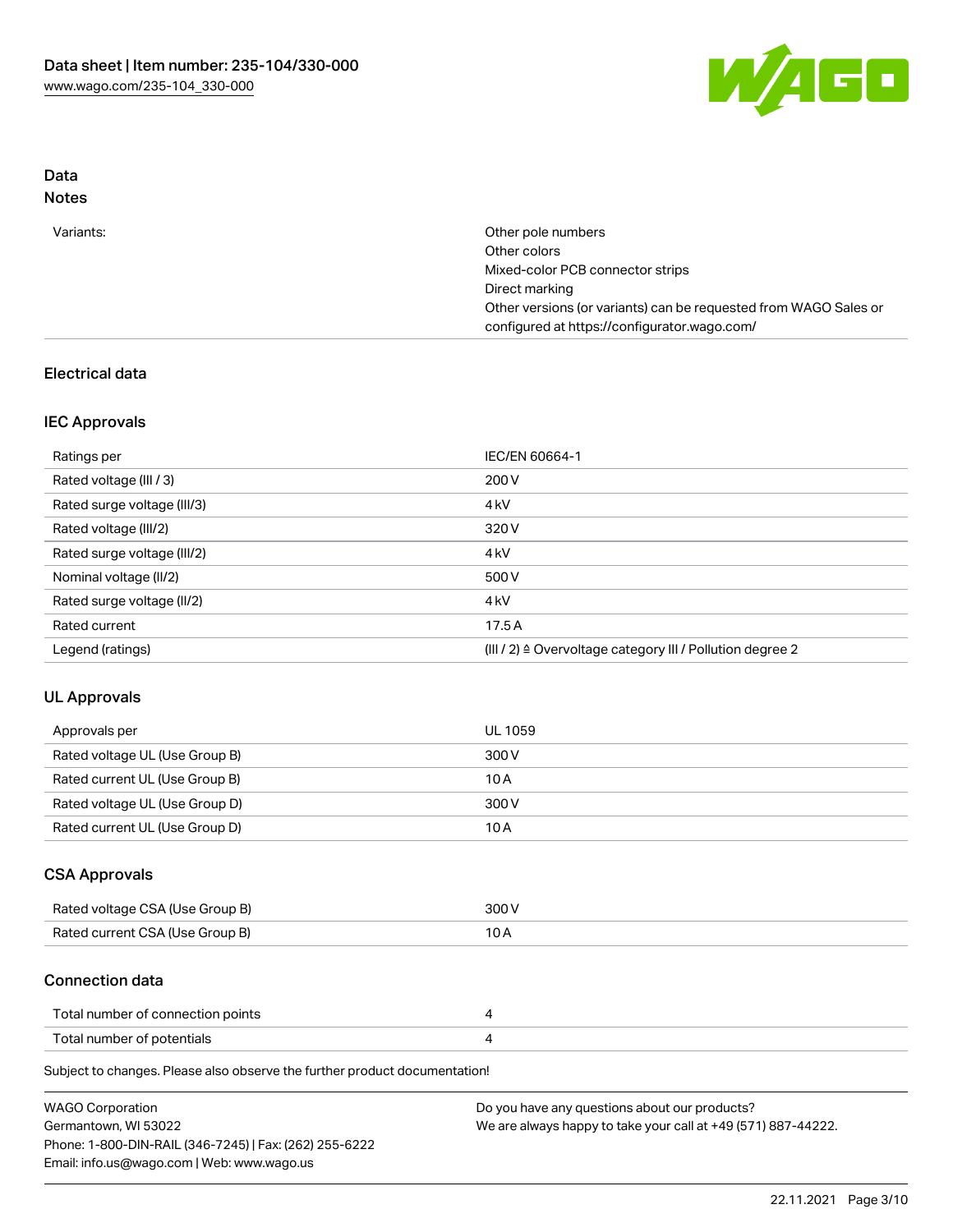W/AGO

| Number of connection types |  |
|----------------------------|--|
| Number of levels           |  |

#### Connection 1

#### Connection technology PUSH WIRE®

|                                                   | PUSH WIRE                             |
|---------------------------------------------------|---------------------------------------|
| Actuation type                                    | Operating tool                        |
| Solid conductor                                   | $0.51.5$ mm <sup>2</sup> / 20  16 AWG |
| Fine-stranded conductor; with insulated ferrule   | $0.250.75$ mm <sup>2</sup>            |
| Fine-stranded conductor; with uninsulated ferrule | $0.250.75$ mm <sup>2</sup>            |
| Strip length                                      | $910$ mm / 0.35  0.39 inch            |
| Conductor connection direction to PCB             | 0°                                    |
| Number of poles                                   | 4                                     |
|                                                   |                                       |

# Physical data

| Pin spacing                          | 3.81 mm / 0.15 inch   |
|--------------------------------------|-----------------------|
| Width                                | 16.74 mm / 0.659 inch |
| Height                               | 12.8 mm / 0.504 inch  |
| Height from the surface              | 9.2 mm / 0.362 inch   |
| Depth                                | 12.5 mm / 0.492 inch  |
| Solder pin length                    | 3.6 <sub>mm</sub>     |
| Solder pin dimensions                | $0.8 \times 0.4$ mm   |
| Drilled hole diameter with tolerance | $1^{(+0.1)}$ mm       |

# PCB contact

| PCB Contact                         | THT                                      |
|-------------------------------------|------------------------------------------|
| Solder pin arrangement              | over the entire terminal strip (in-line) |
| Number of solder pins per potential |                                          |

# Material data

| Color                       | orange                                |
|-----------------------------|---------------------------------------|
| Material group              |                                       |
| Insulation material         | Polyamide (PA66)                      |
| Flammability class per UL94 | V0                                    |
| Clamping spring material    | Chrome nickel spring steel (CrNi)     |
| Contact material            | Electrolytic copper $(E_{\text{Cl}})$ |

Subject to changes. Please also observe the further product documentation!

| <b>WAGO Corporation</b>                                | Do you have any questions about our products?                 |
|--------------------------------------------------------|---------------------------------------------------------------|
| Germantown, WI 53022                                   | We are always happy to take your call at +49 (571) 887-44222. |
| Phone: 1-800-DIN-RAIL (346-7245)   Fax: (262) 255-6222 |                                                               |
| Email: info.us@wago.com   Web: www.wago.us             |                                                               |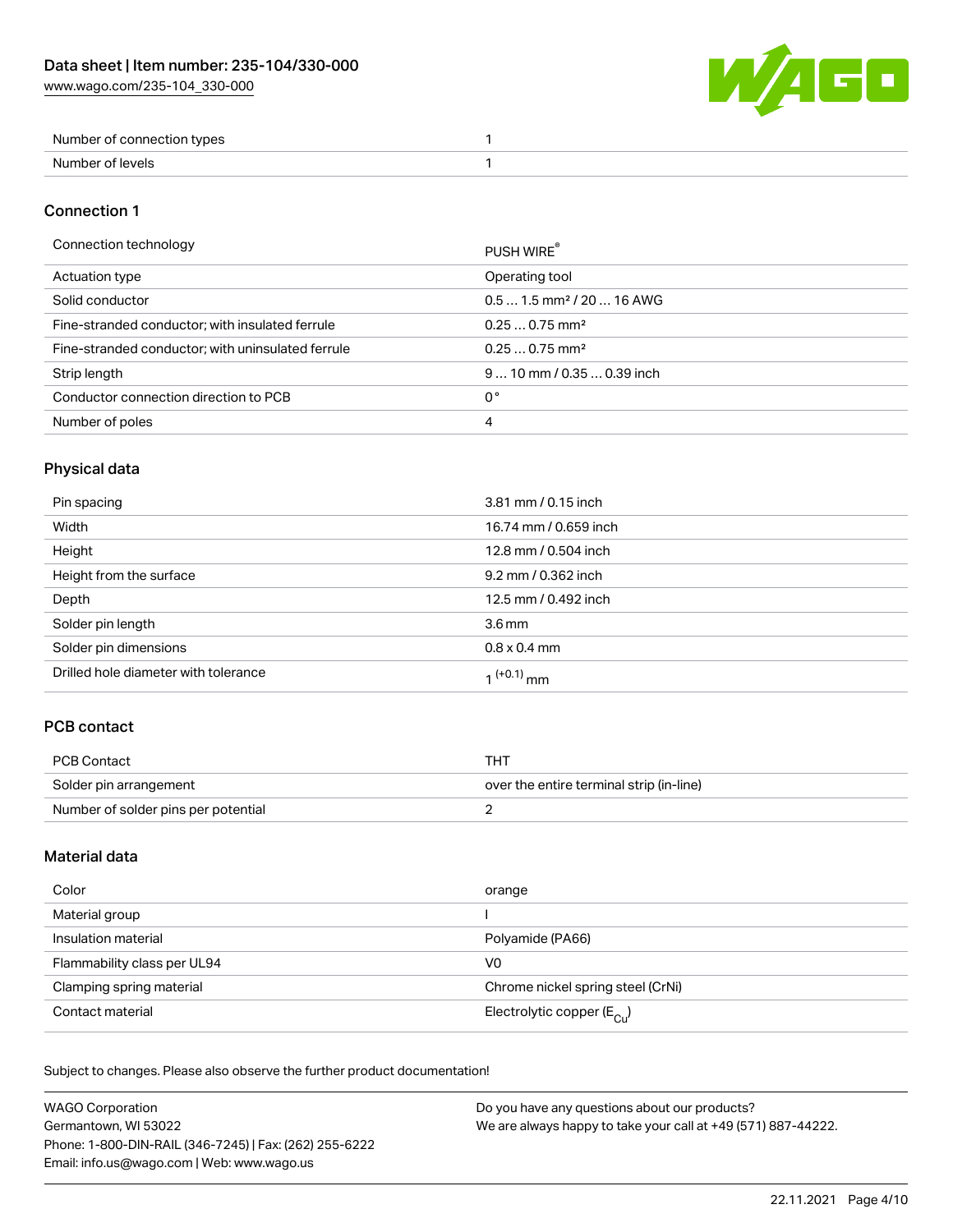[www.wago.com/235-104\\_330-000](http://www.wago.com/235-104_330-000)



| Contact plating | tin-plated |
|-----------------|------------|
| Fire load       | 0.036 MJ   |
| Weight          | 2.2g       |

#### Environmental requirements

Limit temperature range  $-60...+105$  °C

#### Commercial data

| Product Group         | 4 (Printed Circuit) |
|-----------------------|---------------------|
| PU (SPU)              | 280 (70) Stück      |
| Packaging type        | box                 |
| Country of origin     | <b>CN</b>           |
| <b>GTIN</b>           | 4044918828529       |
| Customs tariff number | 8536904000          |

#### Approvals / Certificates

#### Country specific Approvals

| Logo | Approval                                            | <b>Additional Approval Text</b> | Certificate<br>name   |
|------|-----------------------------------------------------|---------------------------------|-----------------------|
|      | <b>CCA</b><br>DEKRA Certification B.V.              | EN 60947                        | NTR NL-<br>7144       |
| KEMA | <b>CCA</b><br>DEKRA Certification B.V.              | EN 60947                        | 2149549.02            |
|      | <b>CCA</b><br>DEKRA Certification B.V.              | EN 60998                        | <b>NTR NL</b><br>6919 |
|      | <b>CCA</b><br>DEKRA Certification B.V.              | EN 60947-7-4                    | NTR NL-<br>7774       |
|      | <b>VDE</b><br>VDE Prüf- und Zertifizierungsinstitut | EN 60947                        | 40029328              |

Subject to changes. Please also observe the further product documentation!

WAGO Corporation Germantown, WI 53022 Phone: 1-800-DIN-RAIL (346-7245) | Fax: (262) 255-6222 Email: info.us@wago.com | Web: www.wago.us Do you have any questions about our products? We are always happy to take your call at +49 (571) 887-44222.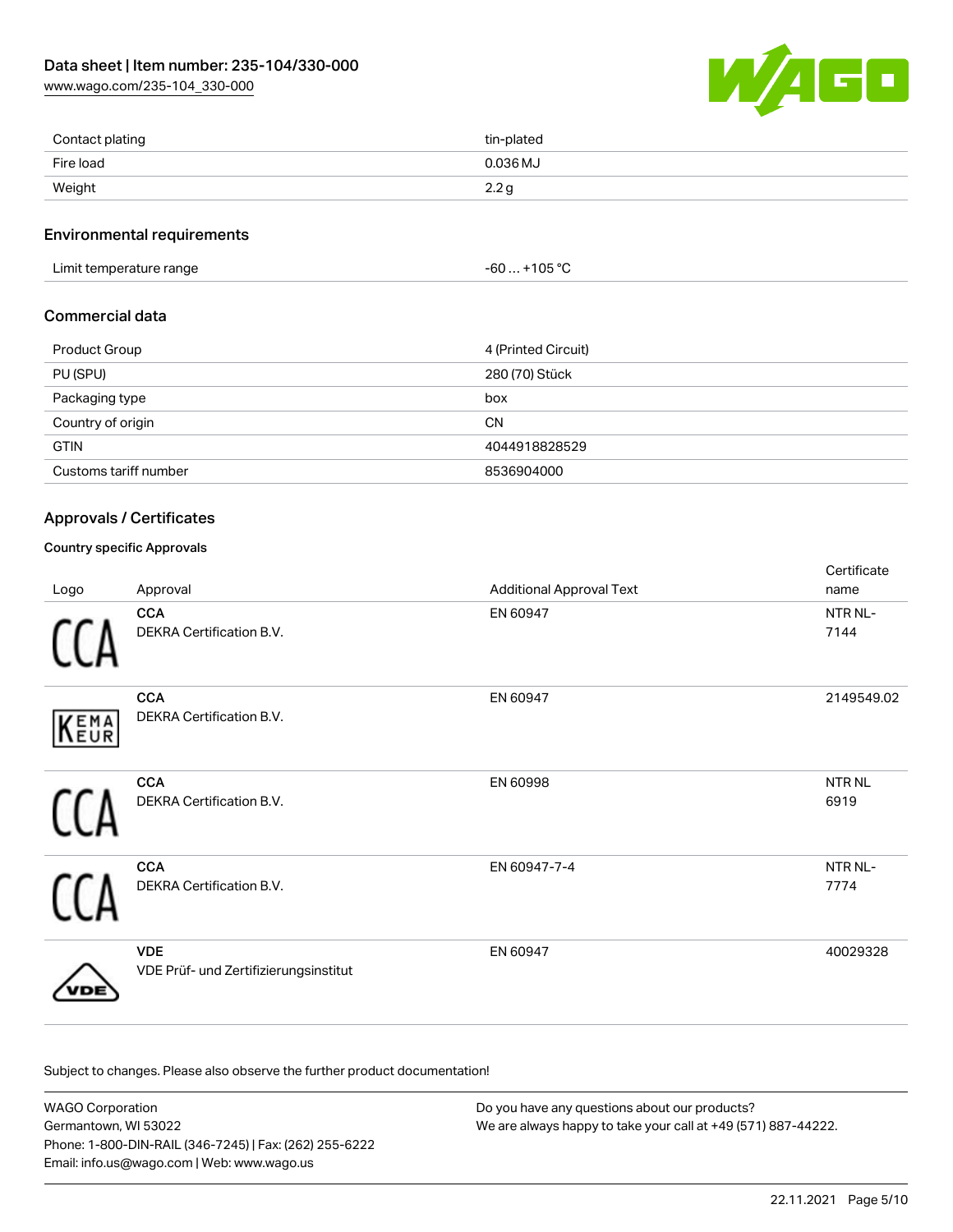

#### Ship Approvals

| Logo | Approval                                  | <b>Additional Approval Text</b> | Certificate<br>name               |
|------|-------------------------------------------|---------------------------------|-----------------------------------|
| ABS  | <b>ABS</b><br>American Bureau of Shipping |                                 | $19-$<br>HG1869876-<br><b>PDA</b> |
|      | <b>DNV GL</b>                             | $\overline{\phantom{0}}$        | TAE000016Z                        |
|      | Det Norske Veritas, Germanischer Lloyd    |                                 |                                   |
|      |                                           |                                 |                                   |

#### Optional accessories

# Ferrules

| Ferrule |                                                                                                                   |                      |
|---------|-------------------------------------------------------------------------------------------------------------------|----------------------|
|         | Item no.: 216-101                                                                                                 | www.wago.com/216-101 |
|         | Ferrule; Sleeve for 0.5 mm <sup>2</sup> / AWG 22; uninsulated; electro-tin plated; silver-colored                 |                      |
|         | Item no.: 216-102                                                                                                 |                      |
|         | Ferrule; Sleeve for 0.75 mm <sup>2</sup> / AWG 20; uninsulated; electro-tin plated; silver-colored                | www.wago.com/216-102 |
|         | Item no.: 216-122                                                                                                 |                      |
|         | Ferrule; Sleeve for 0.75 mm <sup>2</sup> / AWG 20; uninsulated; electro-tin plated; silver-colored                | www.wago.com/216-122 |
|         | Item no.: 216-142                                                                                                 |                      |
|         | Ferrule; Sleeve for 0.75 mm <sup>2</sup> / 18 AWG; uninsulated; electro-tin plated; electrolytic copper; gastight | www.wago.com/216-142 |
|         | crimped; acc. to DIN 46228, Part 1/08.92                                                                          |                      |
|         | Item no.: 216-132                                                                                                 | www.wago.com/216-132 |
|         | Ferrule; Sleeve for 0.34 mm <sup>2</sup> / AWG 24; uninsulated; electro-tin plated                                |                      |
|         | Item no.: 216-121                                                                                                 | www.wago.com/216-121 |
|         | Ferrule; Sleeve for 0.5 mm <sup>2</sup> / AWG 22; uninsulated; electro-tin plated; silver-colored                 |                      |
|         | Item no.: 216-131                                                                                                 |                      |
|         | Ferrule; Sleeve for 0.25 mm <sup>2</sup> / AWG 24; uninsulated; electro-tin plated; silver-colored                | www.wago.com/216-131 |
|         | Item no.: 216-141                                                                                                 |                      |
|         | Ferrule; Sleeve for 0.5 mm <sup>2</sup> / 20 AWG; uninsulated; electro-tin plated; electrolytic copper; gastight  | www.wago.com/216-141 |
|         | crimped; acc. to DIN 46228, Part 1/08.92                                                                          |                      |
|         | Item no.: 216-152                                                                                                 | www.wago.com/216-152 |
|         | Ferrule; Sleeve for 0.34 mm <sup>2</sup> / AWG 24; uninsulated; electro-tin plated                                |                      |
|         | Item no.: 216-202                                                                                                 | www.wago.com/216-202 |
|         | Ferrule; Sleeve for 0.75 mm <sup>2</sup> / 18 AWG; insulated; electro-tin plated; gray                            |                      |
|         | Item no.: 216-151                                                                                                 |                      |
|         | Ferrule; Sleeve for 0.25 mm <sup>2</sup> / AWG 24; uninsulated; electro-tin plated                                | www.wago.com/216-151 |
|         | Item no.: 216-201                                                                                                 |                      |

Subject to changes. Please also observe the further product documentation!

WAGO Corporation Germantown, WI 53022 Phone: 1-800-DIN-RAIL (346-7245) | Fax: (262) 255-6222 Email: info.us@wago.com | Web: www.wago.us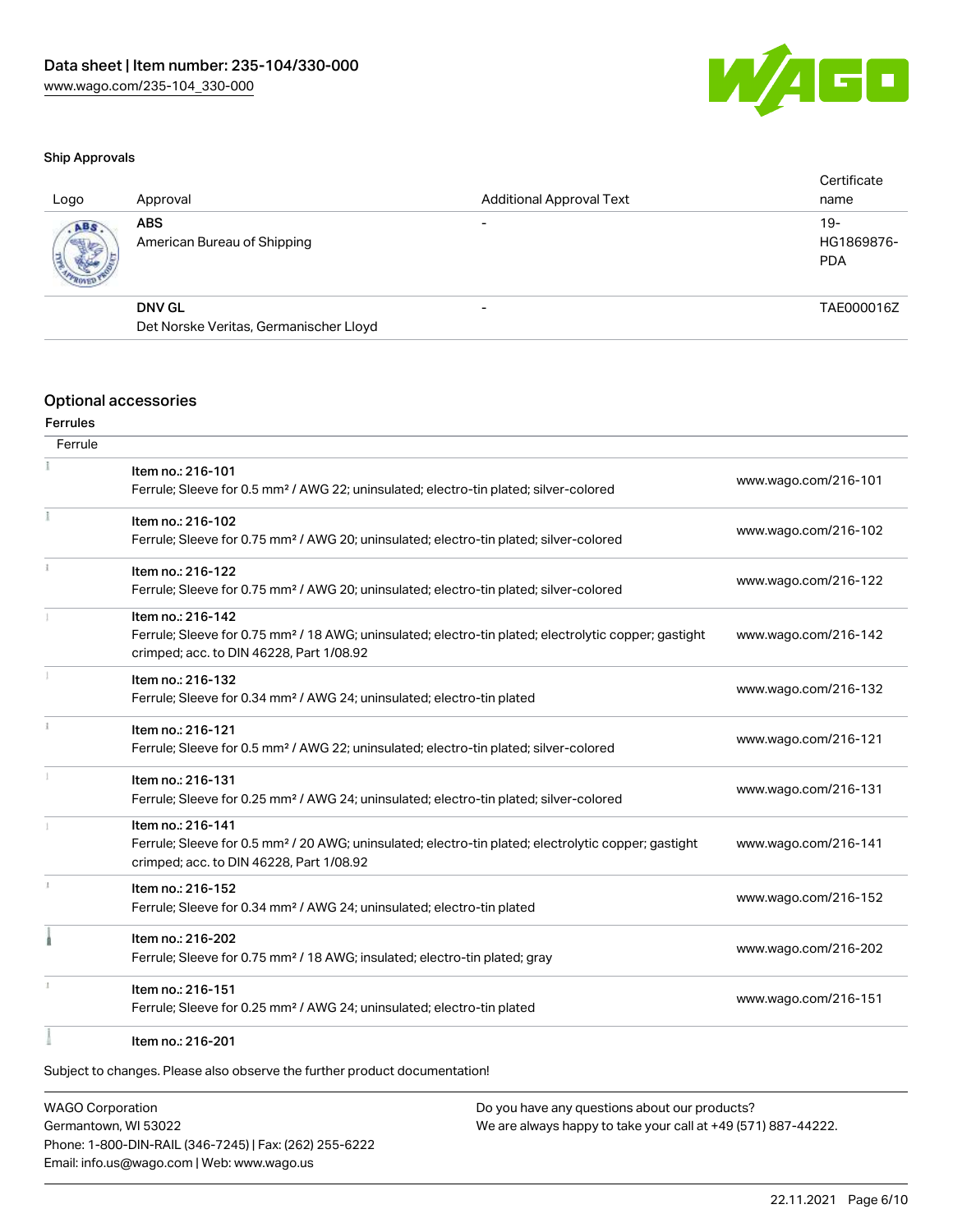

Subject to changes. Please also observe the further product documentation! Ferrule; Sleeve for 0.5 mm² / 20 AWG; insulated; electro-tin plated; white [www.wago.com/216-201](http://www.wago.com/216-201) Item no.: 216-241 Ferrule; Sleeve for 0.5 mm² / 20 AWG; insulated; electro-tin plated; electrolytic copper; gastight crimped; acc. to DIN 46228, Part 4/09.90; white [www.wago.com/216-241](http://www.wago.com/216-241) Item no.: 216-242 Ferrule; Sleeve for 0.75 mm² / 18 AWG; insulated; electro-tin plated; electrolytic copper; gastight crimped; acc. to DIN 46228, Part 4/09.90; gray [www.wago.com/216-242](http://www.wago.com/216-242) Item no.: 216-222 Ferrule; Sleeve for 0.75 mm² / 18 AWG; insulated; electro-tin plated; gray [www.wago.com/216-222](http://www.wago.com/216-222) Item no.: 216-221 Ferrule; Sleeve for 0.5 mm² / 20 AWG; insulated; electro-tin plated; white [www.wago.com/216-221](http://www.wago.com/216-221) Item no.: 216-262 Ferrule; Sleeve for 0.75 mm² / 18 AWG; insulated; electro-tin plated; electrolytic copper; gastight crimped; acc. to DIN 46228, Part 4/09.90; gray [www.wago.com/216-262](http://www.wago.com/216-262) Item no.: 216-301 Ferrule; Sleeve for 0.25 mm² / AWG 24; insulated; electro-tin plated; yellow [www.wago.com/216-301](http://www.wago.com/216-301) Item no.: 216-321 Ferrule; Sleeve for 0.25 mm² / AWG 24; insulated; electro-tin plated; yellow [www.wago.com/216-321](http://www.wago.com/216-321) Item no.: 216-322 Ferrule; Sleeve for 0.34 mm² / 22 AWG; insulated; electro-tin plated; green [www.wago.com/216-322](http://www.wago.com/216-322) Item no.: 216-302 Ferrule; Sleeve for 0.34 mm² / 22 AWG; insulated; electro-tin plated; light turquoise [www.wago.com/216-302](http://www.wago.com/216-302) Marking accessories Marking strip Item no.: 210-332/381-202 Marking strips; as a DIN A4 sheet; MARKED; 1-16 (160x); Height of marker strip: 3 mm; Strip length 182 mm; Horizontal marking; Self-adhesive; white [www.wago.com/210-332](http://www.wago.com/210-332/381-202) [/381-202](http://www.wago.com/210-332/381-202) Item no.: 210-332/381-206 Marking strips; as a DIN A4 sheet; MARKED; 33-48 (160x); Height of marker strip: 3 mm; Strip length 182 mm; Horizontal marking; Self-adhesive; white [www.wago.com/210-332](http://www.wago.com/210-332/381-206) [/381-206](http://www.wago.com/210-332/381-206) Item no.: 210-332/381-205 Marking strips; as a DIN A4 sheet; MARKED; 1-32 (80x); Height of marker strip: 3 mm; Strip length 182 mm; Horizontal marking; Self-adhesive; white [www.wago.com/210-332](http://www.wago.com/210-332/381-205) [/381-205](http://www.wago.com/210-332/381-205) Item no.: 210-332/381-204 Marking strips; as a DIN A4 sheet; MARKED; 17-32 (160x); Height of marker strip: 3 mm; Strip length 182 mm; Horizontal marking; Self-adhesive; white [www.wago.com/210-332](http://www.wago.com/210-332/381-204) [/381-204](http://www.wago.com/210-332/381-204) **Tools**  Operating tool Item no.: 210-657 Operating tool; Blade: 3.5 x 0.5 mm; with a partially insulated shaft; short; multicoloured [www.wago.com/210-657](http://www.wago.com/210-657)

WAGO Corporation Germantown, WI 53022 Phone: 1-800-DIN-RAIL (346-7245) | Fax: (262) 255-6222 Email: info.us@wago.com | Web: www.wago.us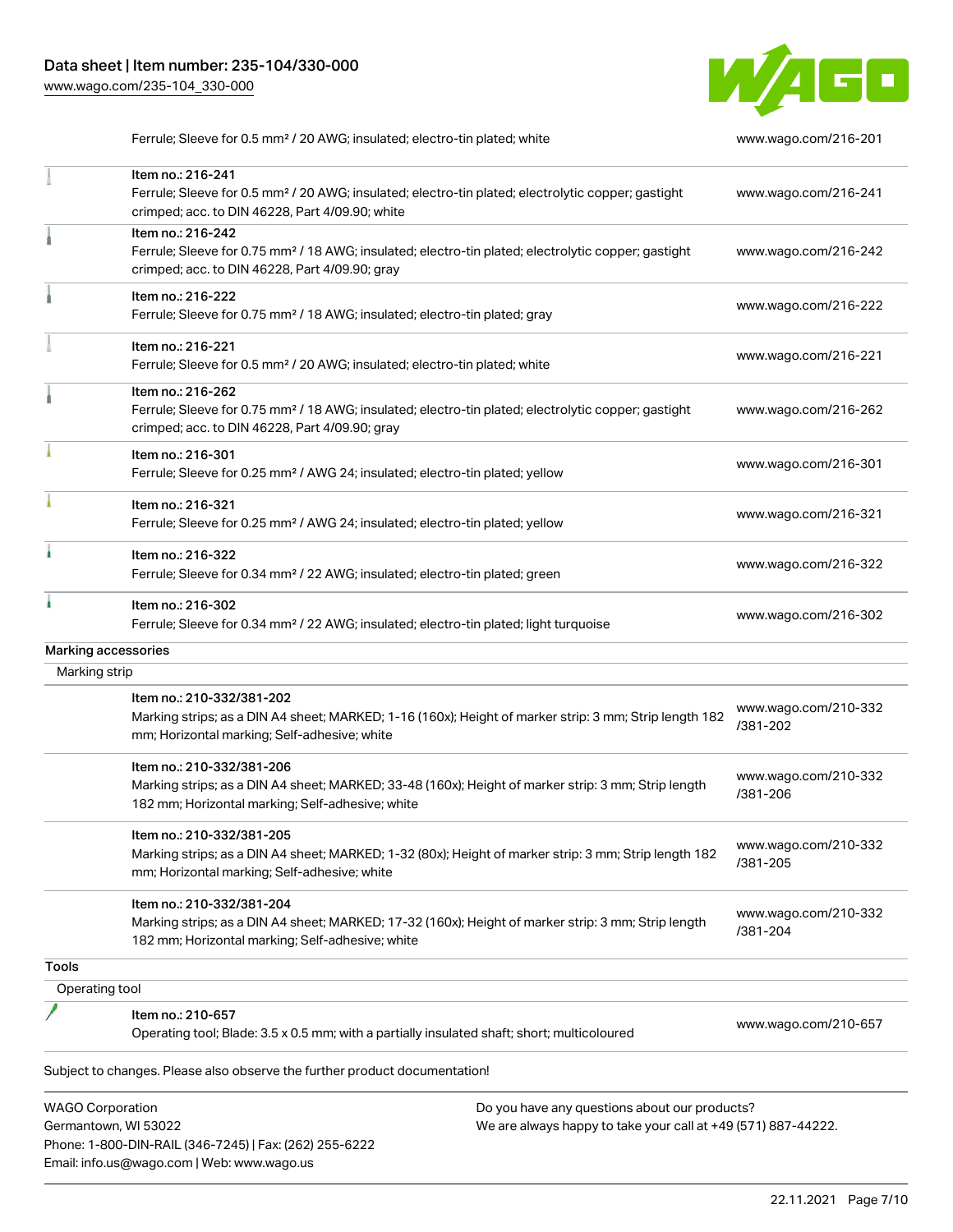

#### Y Item no.: 210-720

Nettrition: 210.720<br>Operating tool; Blade: 3.5 x 0.5 mm; with a partially insulated shaft; multicoloured [www.wago.com/210-720](http://www.wago.com/210-720)

# Downloads

# Documentation

| 2D/3D Models 235-104/330-000 |            | <b>URL</b>           | Download             |
|------------------------------|------------|----------------------|----------------------|
| CAD data                     |            |                      |                      |
| <b>CAD files</b>             |            |                      |                      |
|                              |            | 125.0 kB             |                      |
| Technical explanations       | 2019 Apr 3 | pdf<br>2.0 MB<br>pdf | Download<br>Download |

#### CAE data

| EPLAN Data Portal 235-104/330-000 | URL | Download |
|-----------------------------------|-----|----------|
| ZUKEN Portal 235-104/330-000      | URL | Download |
| EPLAN Data Portal 235-104/330-000 | URL | Download |

#### PCB Design

| Symbol and Footprint 235-104/330-000                                                | URL | Download |
|-------------------------------------------------------------------------------------|-----|----------|
| CAx data for your PCB design, consisting of "schematic symbols and PCB footprints", |     |          |
| allow easy integration of the WAGO component into your development environment.     |     |          |

#### Supported formats:

- $\blacksquare$ Accel EDA 14 & 15
- П Altium 6 to current version
- П Cadence Allegro
- $\blacksquare$ DesignSpark
- $\blacksquare$ Eagle Libraries
- $\blacksquare$ KiCad
- $\blacksquare$ Mentor Graphics BoardStation
- П Mentor Graphics Design Architect

Subject to changes. Please also observe the further product documentation!

WAGO Corporation Germantown, WI 53022 Phone: 1-800-DIN-RAIL (346-7245) | Fax: (262) 255-6222 Email: info.us@wago.com | Web: www.wago.us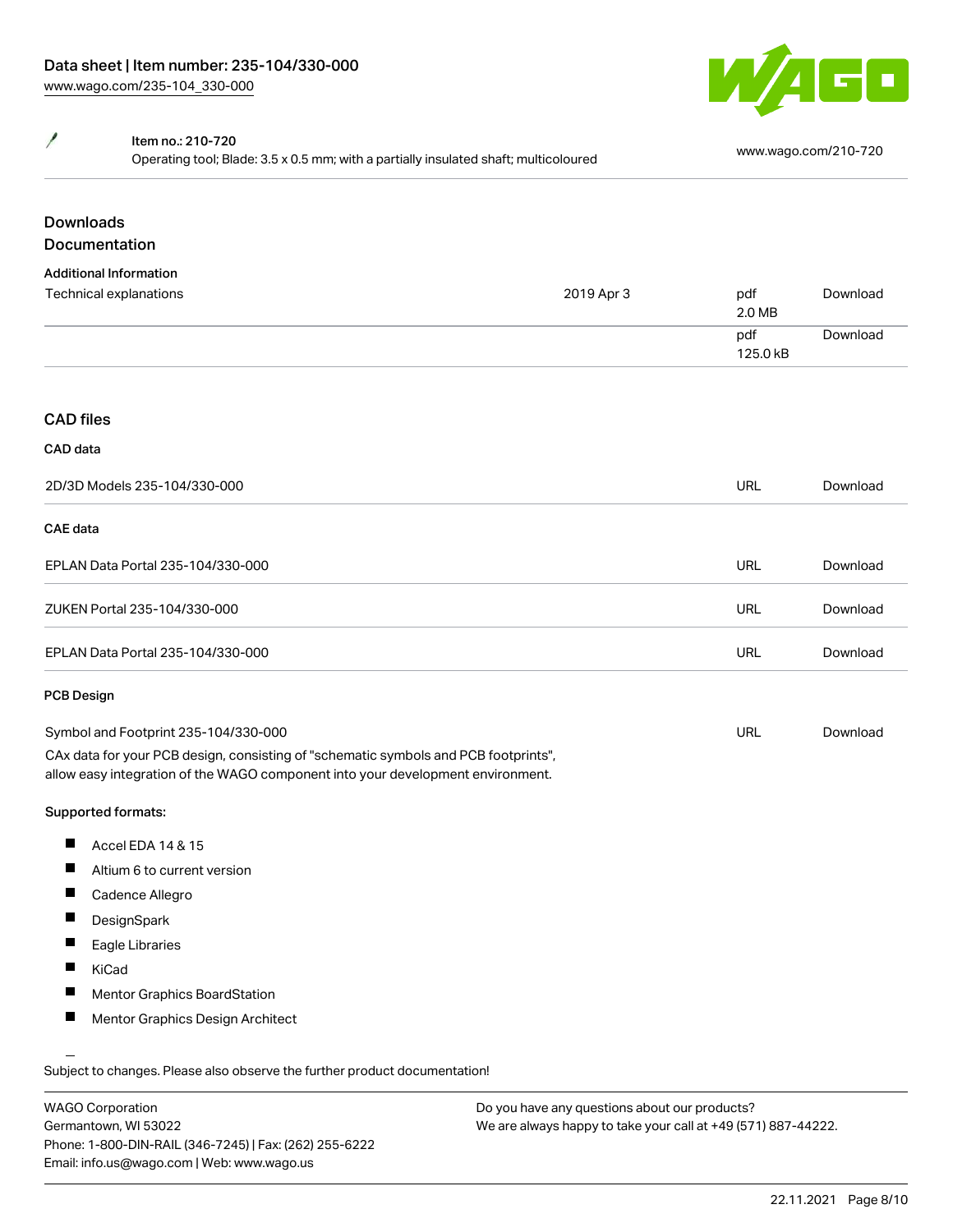

- $\blacksquare$ Mentor Graphics Design Expedition 99 and 2000
- $\blacksquare$ OrCAD 9.X PCB and Capture
- $\blacksquare$ PADS PowerPCB 3, 3.5, 4.X, and 5.X
- $\blacksquare$ PADS PowerPCB and PowerLogic 3.0
- П PCAD 2000, 2001, 2002, 2004, and 2006
- П Pulsonix 8.5 or newer
- $\blacksquare$ STL
- $\blacksquare$ 3D STEP
- $\blacksquare$ TARGET 3001!
- $\blacksquare$ View Logic ViewDraw
- $\blacksquare$ Quadcept
- П Zuken CadStar 3 and 4
- $\blacksquare$ Zuken CR-5000 and CR-8000

PCB Component Libraries (EDA), PCB CAD Library Ultra Librarian

#### Environmental Product Compliance

#### Compliance Search

Environmental Product Compliance 235-104/330-000 PCB terminal block; 1.5 mm<sup>2</sup>; Pin spacing 3.81 mm; 4-pole; PUSH WIRE<sup>®</sup>; 1,50 mm<sup>2</sup>; orange URL [Download](https://www.wago.com/global/d/ComplianceLinkMediaContainer_235-104_330-000)

#### Installation Notes



Inserting a solid conductor via push-in termination.

#### Conductor removal

Subject to changes. Please also observe the further product documentation!

WAGO Corporation Germantown, WI 53022 Phone: 1-800-DIN-RAIL (346-7245) | Fax: (262) 255-6222 Email: info.us@wago.com | Web: www.wago.us